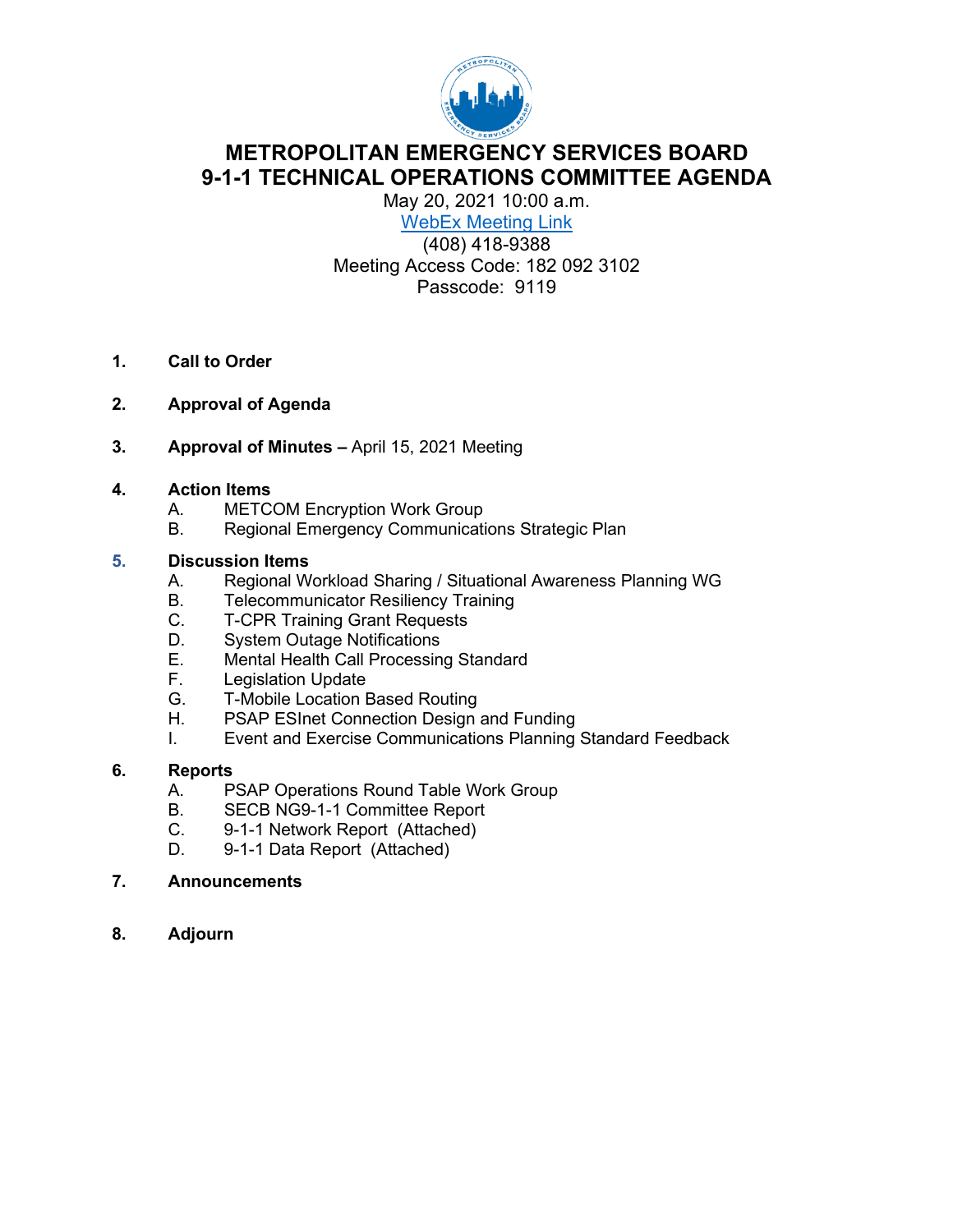#### **9-1-1 Technical Operations Committee April 15, 2021 Draft Meeting Minutes Meeting Held via WebEx**

#### **Members Present**

| Allina EMS             | <b>Absent</b>         | <b>MAC/Airport</b>         | Lauren Petersen     |
|------------------------|-----------------------|----------------------------|---------------------|
| Anoka County           | Val Sprynczynatyk     | Metro Transit PD           | <b>Absent</b>       |
| <b>Bloomington PD</b>  | Jim Scanlon           | <b>Minneapolis</b>         | LaVae Robinson      |
| <b>Carver County</b>   | <b>Susan Bowler</b>   | <b>North Memorial</b>      | <b>Absent</b>       |
| Chisago County         | Jake Thompson         | <b>Ridgeview EMS</b>       | <b>Absent</b>       |
| Dakota County          | Tom Folie             | <b>Ramsey County</b>       | <b>Nancie Pass</b>  |
| Eden Prairie PD        | Lisa Vic              | <b>Scott County</b>        | <b>Carrie Bauer</b> |
| Edina PD               | <b>Janelle Harris</b> | <b>Sherburne County</b>    | <b>Absent</b>       |
| <b>Hennepin County</b> | <b>Tony Martin</b>    | St. Louis Park PD          | <b>Absent</b>       |
| <b>Hennepin EMS</b>    | Wade Johnson          | University of Minnesota PD | Jeff Lessard        |
| <b>Isanti County</b>   | <b>Bob Dowd</b>       | <b>Washington County</b>   | Dar Pankonie        |

**Guests:** Matthew Hoffer, Lumen; Kari Morrissey, Anoka County; Jonathan Rasch, RCECC; Dawn Kenyon, Hennepin County; Marcus Brunning, ECN; John Drury, Lumen; Frank Jarmon, Motorola; Mike Melby, North Memorial; Michael Mihelich, RCECC; Gladys Ferguson, Allina

**MESB Staff***:* Marcia Broman, Pete Eggimann, Jill Rohret, Martha Ziese

#### **1. Call to Order**

Valerie Sprynczynatyk (9-1-1 TOC Vice-Chair) called the meeting to order at 10:00 AM.

#### 2. **Approval of Agenda**

Pete Eggimann asked that item 4.B be added to the agenda; Election of a Regional NG9-1-1 Representative to the SECB Committee.

*Motion made by Tony Martin to approve the amended agenda for April 15, 2021. Darlene Pankonie seconded. Motion carried.*

| $1011$ van tot $A$ pptoval of $A$ gonda |               |     |    |  |
|-----------------------------------------|---------------|-----|----|--|
| Agency                                  | Member        | Yes | No |  |
| <b>Allina EMS</b>                       | Absent        |     |    |  |
| <b>Anoka County</b>                     | Sprynczynatyk | X   |    |  |
| <b>Bloomington PD</b>                   | Scanlon       | X   |    |  |
| <b>Carver County</b>                    | <b>Bowler</b> | X   |    |  |
| <b>Chisago County</b>                   | Thompson      | X   |    |  |
| Dakota County                           | Pritzlaff     | X   |    |  |
| <b>Eden Prairie PD</b>                  | Vik           | X   |    |  |
| Edina PD                                | <b>Harris</b> | X   |    |  |
| <b>Hennepin County</b>                  | Martin        | X   |    |  |
| Hennepin EMS                            | Johnson       | X   |    |  |
| <b>Isanti County</b>                    | Dowd          | X   |    |  |
| <b>MAC/Airport</b>                      | Petersen      | х   |    |  |

#### **Roll Call for Approval of Agenda**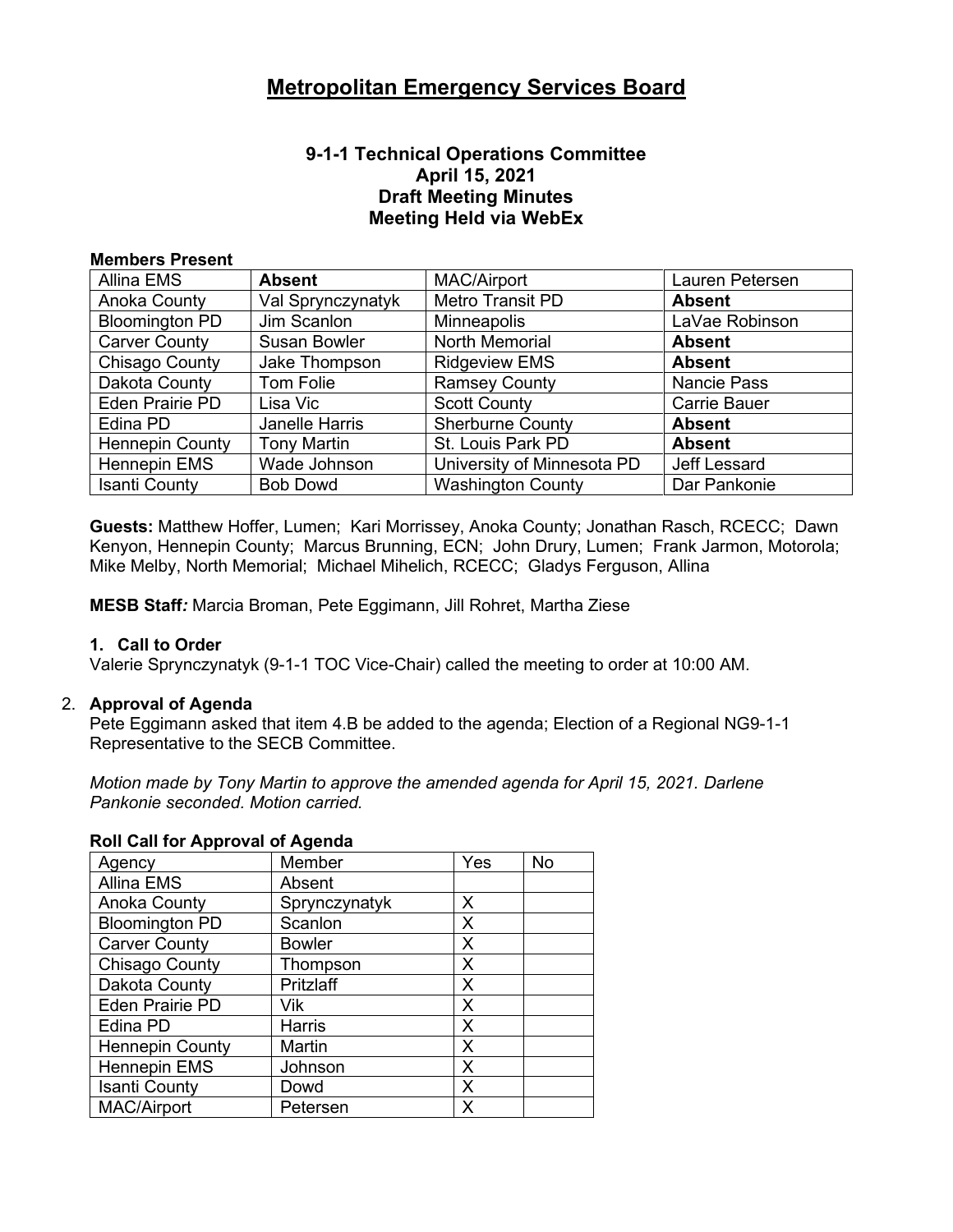| <b>Metro Transit</b>     | Absent       |   |
|--------------------------|--------------|---|
| Minneapolis              | Robinson     | X |
| <b>North Memorial</b>    | Absent       |   |
| <b>Ramsey County</b>     | Pass         | X |
| <b>Ridgeview EMS</b>     | Absent       |   |
| <b>Scott County</b>      | <b>Bauer</b> | Х |
| <b>Sherburne County</b>  | Absent       |   |
| St. Louis Park PD        | Absent       |   |
| U of M PD                | Lessard      | Х |
| <b>Washington County</b> | Pankonie     | χ |

**Yea:16 Nay: 0 Motion passed**

#### **3. Approval of Minutes**

Dar Pankonie asked that the minutes from February 18, 2021 minutes be amended to reflect Pankonie was present and voted at the February 18, 2021 meeting.

*Motion made by Darlene Pankonie to approve the corrected minutes from February 18, 2021. Tom Folie seconded. Motion carried.* 

#### **Roll Call for Approval of Minutes**

| Agency                   | Member        | Yes | No |
|--------------------------|---------------|-----|----|
| <b>Allina EMS</b>        | Absent        |     |    |
| Anoka County             | Sprynczynatyk | X   |    |
| <b>Bloomington PD</b>    | Scanlon       | X   |    |
| <b>Carver County</b>     | <b>Bowler</b> | X   |    |
| Chisago County           | Thompson      | Χ   |    |
| Dakota County            | Pritzlaff     | X   |    |
| <b>Eden Prairie PD</b>   | Vik           | X   |    |
| Edina PD                 | Harris        | X   |    |
| <b>Hennepin County</b>   | Martin        | X   |    |
| <b>Hennepin EMS</b>      | Johnson       | Χ   |    |
| <b>Isanti County</b>     | Dowd          | Χ   |    |
| <b>MAC/Airport</b>       | Petersen      | X   |    |
| <b>Metro Transit</b>     | Absent        |     |    |
| Minneapolis              | Robinson      | X   |    |
| <b>North Memorial</b>    | Absent        |     |    |
| <b>Ramsey County</b>     | Pass          | X   |    |
| <b>Ridgeview EMS</b>     | Absent        |     |    |
| <b>Scott County</b>      | <b>Bauer</b>  | X   |    |
| <b>Sherburne County</b>  | Absent        |     |    |
| St. Louis Park PD        | Absent        |     |    |
| U of M PD                | Lessard       | X   |    |
| <b>Washington County</b> | Pankonie      | X   |    |

**Yea: 16 Nay: 0 Motion passed**

#### **4. Action Items**

**4.A Election of Committee Chair**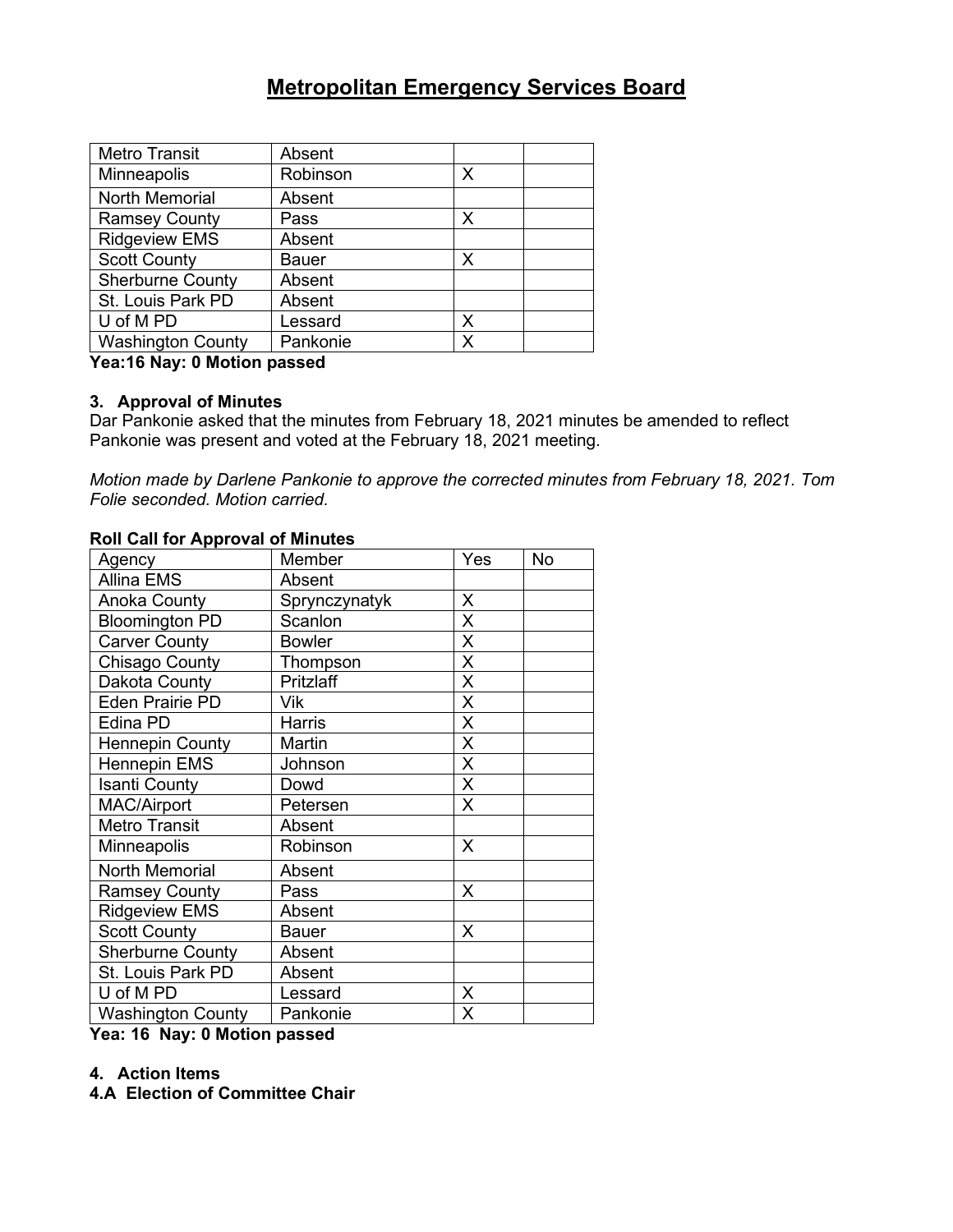*Valerie Sprynczynatyk nominated Susan Bowler to serve as the 9-1-1 TOC Committee Chair for the remainder of 2021. Nancie Pass seconded. Motion carried.*

| Agency                   | Member        | Yes | <b>No</b> |
|--------------------------|---------------|-----|-----------|
| <b>Allina EMS</b>        | Absent        |     |           |
| Anoka County             | Sprynczynatyk | X   |           |
| <b>Bloomington PD</b>    | Scanlon       | X   |           |
| <b>Carver County</b>     | <b>Bowler</b> | X   |           |
| Chisago County           | Thompson      | Χ   |           |
| Dakota County            | Pritzlaff     | X   |           |
| <b>Eden Prairie PD</b>   | Vik           | X   |           |
| Edina PD                 | Harris        | X   |           |
| <b>Hennepin County</b>   | Martin        | X   |           |
| <b>Hennepin EMS</b>      | Johnson       | X   |           |
| <b>Isanti County</b>     | Dowd          | X   |           |
| MAC/Airport              | Petersen      | X   |           |
| <b>Metro Transit</b>     | Absent        |     |           |
| Minneapolis              | Robinson      | X   |           |
| North Memorial           | Absent        |     |           |
| <b>Ramsey County</b>     | Pass          | X   |           |
| <b>Ridgeview EMS</b>     | Absent        |     |           |
| <b>Scott County</b>      | Bauer         | X   |           |
| <b>Sherburne County</b>  | Absent        |     |           |
| St. Louis Park PD        | Absent        |     |           |
| U of M PD                | Lessard       | X   |           |
| <b>Washington County</b> | Pankonie      | Х   |           |

#### **Roll Call for Approval of 4.A.**

**Yea:16 Nay: 0 Motion passed**

#### **4.B Election of regional representative for the SECB NG9-1-1 Committee**

*Motion made by Valerie Sprynczynatyk to move Chad Loffler to primary position and appoint Janelle Harris as alternate representative to the SECB/NG9-1-1 Committee. Seconded by Dar Pankonie. Motion carried.*

#### **Roll Call for Approval of 4.B.**

| Agency                 | Member        | Yes | No |
|------------------------|---------------|-----|----|
| <b>Allina EMS</b>      | Absent        |     |    |
| <b>Anoka County</b>    | Sprynczynatyk | Χ   |    |
| <b>Bloomington PD</b>  | Scanlon       | х   |    |
| <b>Carver County</b>   | <b>Bowler</b> | х   |    |
| Chisago County         | Thompson      | Χ   |    |
| Dakota County          | Pritzlaff     | Χ   |    |
| <b>Eden Prairie PD</b> | Vik           | X   |    |
| Edina PD               | <b>Harris</b> | Χ   |    |
| <b>Hennepin County</b> | Martin        | Χ   |    |
| Hennepin EMS           | Johnson       | Χ   |    |
| <b>Isanti County</b>   | Dowd          | x   |    |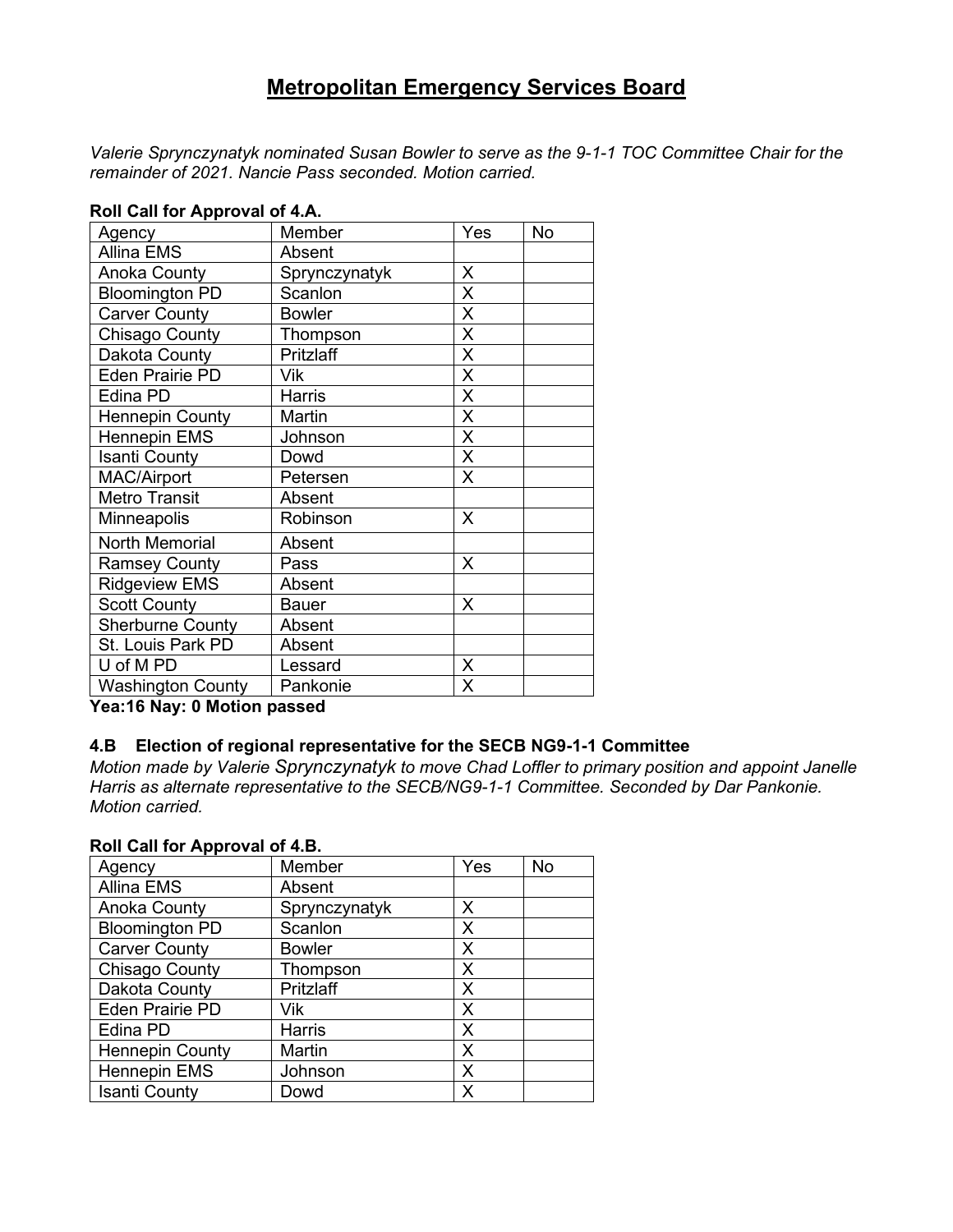| MAC/Airport              | Petersen | X |
|--------------------------|----------|---|
| <b>Metro Transit</b>     | Absent   |   |
| Minneapolis              | Robinson | Х |
| <b>North Memorial</b>    | Absent   |   |
| <b>Ramsey County</b>     | Pass     | X |
| <b>Ridgeview EMS</b>     | Absent   |   |
| <b>Scott County</b>      | Bauer    | Х |
| <b>Sherburne County</b>  | Absent   |   |
| St. Louis Park PD        | Absent   |   |
| U of M PD                | Lessard  | X |
| <b>Washington County</b> | Pankonie | x |

**Yea:16 Nay: 0 Motion passed**

#### **5. Discussion Items**

#### **A. Regional Workload Sharing/Situational Awareness Planning**

Jon Rasch said it was discussed at the last meeting to divide some of the Winbourne CAD-to-CAD study topics into different areas. The group decided that there is not much tweaking that would need to be done to the study to define the needs of a regional connectivity solution for a pandemic situation and day-to-day connectivity.

Rasch said the group was asked to discuss how the structure, procurement, and management of a regional solution would work. There were four structures discussed:

- Option 1 is a CHS1 Type Agreement with MESB as contract manager.
- Option 2 is to modify the MESB JPA to allow MESB CAD interoperability coordination.
- Option 3 is to have one agency own the contract and other PSAPs would have an agreement with that PSAP.
- Option 4 is to involve a consultant to assist PSAPs with RFP and long-term management.

Rasch said there was also discussion of a hybrid option that combined some of the options above. At this time, the obstacles for the group are not knowing who is in and how it will be funded. It is hard to narrow down the cost to each agency. A survey will be sent to determine level of interest and participation of each agency.

Pete Eggimann said that the PSAP survey will ask if any of the four options are "unacceptable" for the responding PSAP and if there is still an interest by each of the PSAPs in participating. It is assumed there will be some costs at the local level but not self-funded entirely. There may also be some grant funds available. Long-term sustainable funding is the preference. The dollar amount is not insignificant but if spread out over the 10-county area it would not be insurmountable. Eggimann said he will be working on sending out the information and survey.

Eggimann said he wanted to stress that the system would support all the PSAPs in the metro. Which PSAP another PSAP choses to partner and share data with would be controlled by those PSAPs.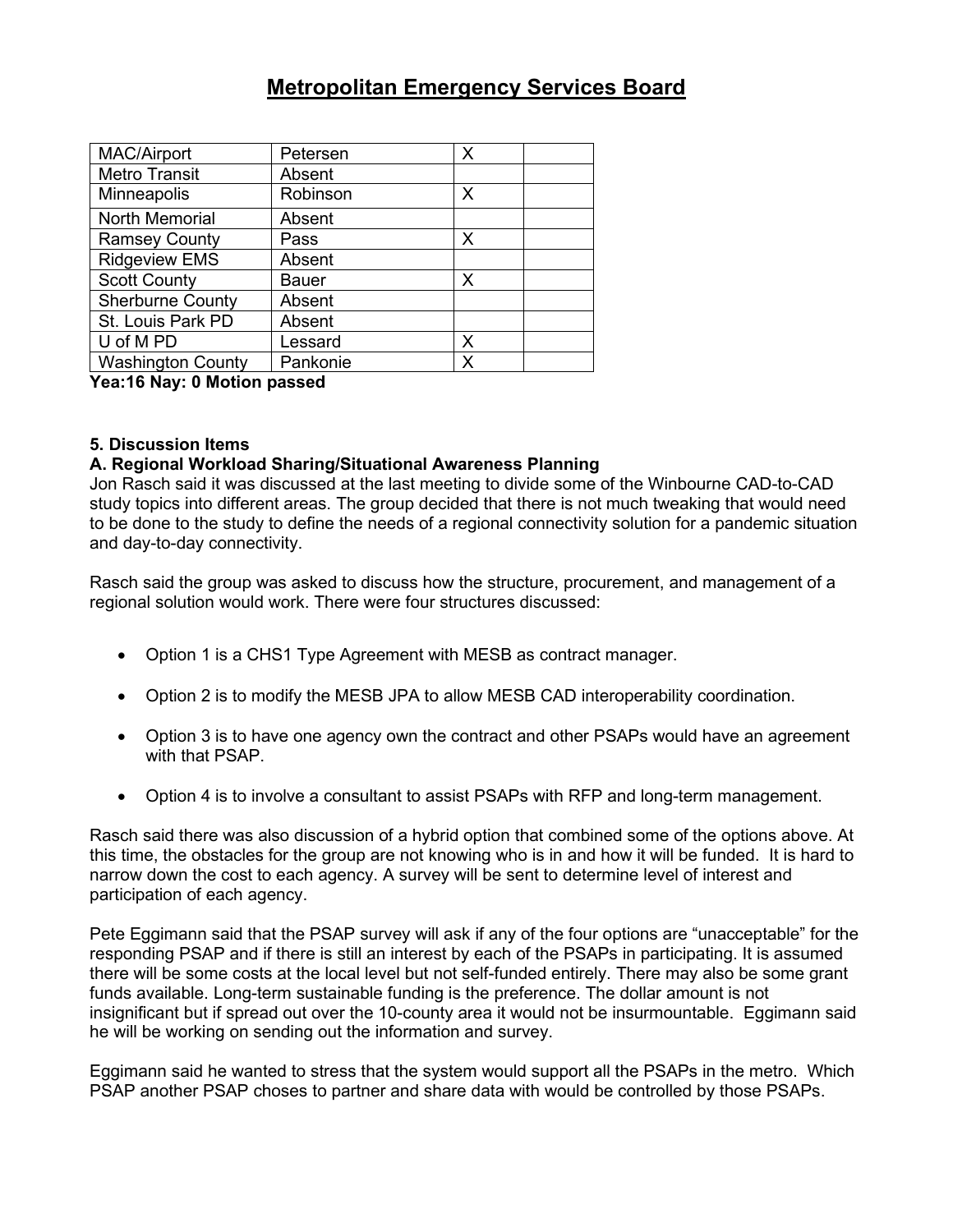#### **B. Regional Strategic Planning Meetings (2/22, 3/8, 3/15)**

Eggimann said the three regional strategic planning meetings have been completed. 15-20 people were involved in the calls. Feedback and approval will be sought at the next 9-1-1 TOC for the metro region state-wide planning contribution report.

#### **C. Pandemic Response**

Michael Mihelich reported there was a tabletop exercise with the RapidDeploy system on March 26<sup>th</sup>. There were approximately 40 participants. RapidDeploy believed they had fixed the latency and stability issues identified in earlier testing. However, there were still issues that came up during the exercise which were new or had not been fixed, as well as some issues with the video on the call itself. The conclusion of the group after the exercise was stopped was that the system could not be relied on as it is currently configured to support a contingency plan during a pandemic related PSAP closure. The group recognizes that they were trying to use RapidDeploy with a non-standard configuration to support a regional contingency plan. This configuration would not be used by RapidDeploy for an individual PSAP who wanted to use the system for regular day-to-day CAD operations. The group's conclusion regarding the contingency plan should not be used as an evaluation of the RapidDeploy system for normal CAD operations.

#### **D. Telecommunicator Resiliency Program RFP**

Kari Morrissey reported that a PSAP Roundtable workgroup has been meeting with Motivations. Morrissey identified that the goal of the program is to implement a training curriculum at each PSAP to increase the resiliency of the dispatch staff. The program includes individualized training curriculum options for each PSAP, online train-the-trainer sessions, and continued access to an on-line training library through the end of the year. Moetivations will conduct an assessment with each PSAP that will be used to develop their individualized training curriculum. There are different options PSAPs may choose from based on their assessment.

#### **E. T-CPR Training Grant Requests**

Eggimann said that all sub-grant agreements have been sent to metro PSAPs. They need to be returned to Tracey after they have been signed. All requested money has been approved.

#### **F. System Outages Notification**

Tony Martin said there will be a final draft plan document presented at next month's 9-1-1 TOC meeting.

#### **G. Mental Health Call Processing Standard**

Martin said that Hennepin County is putting together a committee that will push out a Best Practices guide.

Morrissey said that a group from Denver PD in Colorado spoke to the Roundtable group last week. Their program has a crisis unit that handles mental health calls. The Roundtable feels that a crisis unit that handles those calls could be a good best practice that would enable a PSAP to transfer calls to the crisis unit.

Dar Pankonie said NAMI of Minnesota proposed legislation that would mandate PSAPs transfer mental health crisis calls to an appropriate mental health resource. The legislation does not define what an appropriate mental health resource is, or what to do if no resource is available at the time of the call. It will be difficult to have a standard when there are so many different crisis programs within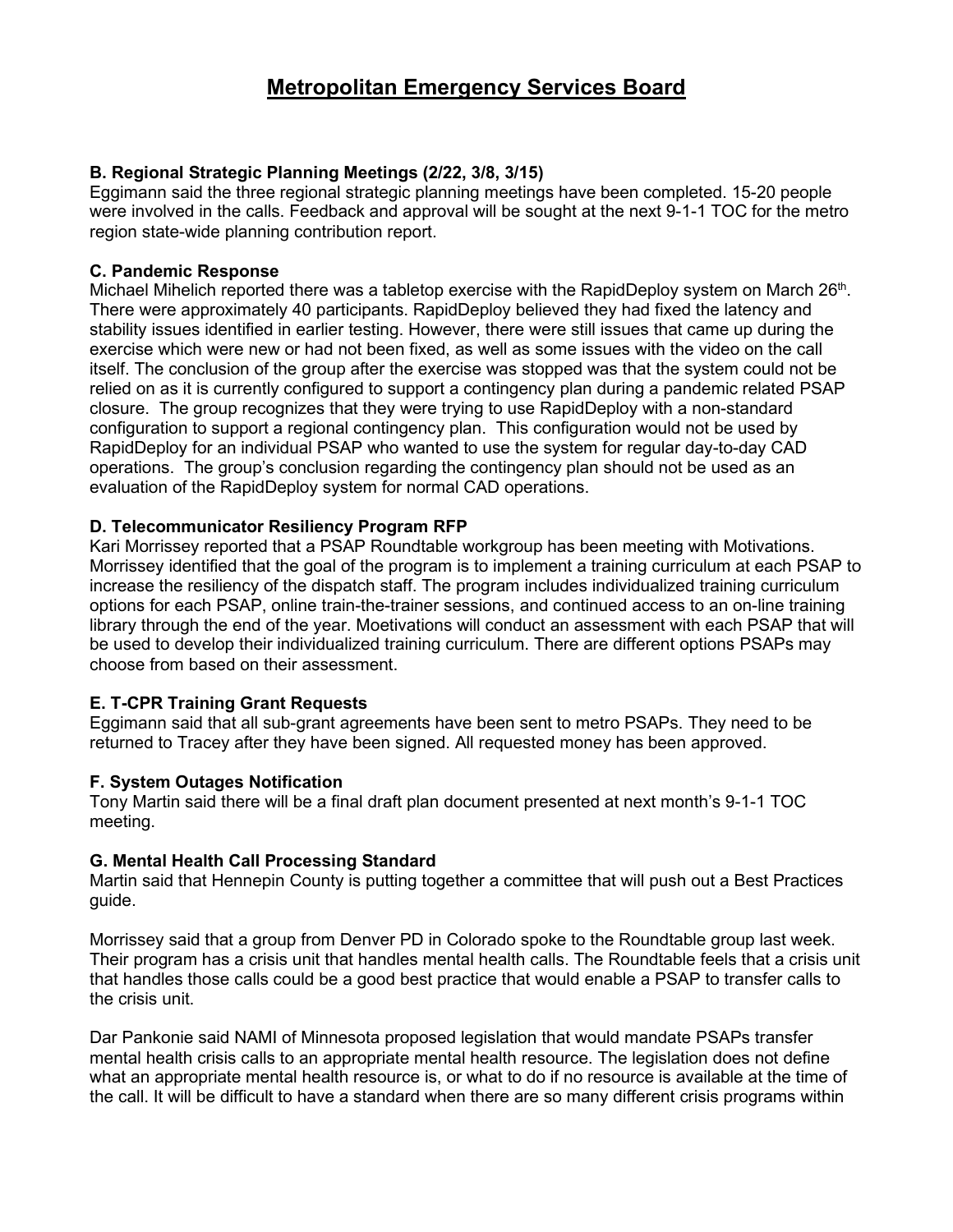our counties. Also 988 is coming next year. The 988 group is going to speak to the NG9-1-1 Committee next week. A consideration would be that the 988 group could be a secondary PSAP so they could have the caller's ANI/ALI.

Nancie Pass said it would be best if all mental health crisis calls in the metro could be handled the same way. Additional funding will be needed to implement coordination and transfer capabilities between the PSAPs and mental health crisis responses. Ramsey County has a 24-hour capability to transfer responses to social services, but it remains a challenge to initiate and coordinate a social service response.

Pass said there was a lessons-learned presentation by Arizona State University that had an inbedded health care worker in Hennepin County that sat on the communications floor that increased their transfers by 100%.

Jill Rohret said she will try to get an update on the mental health bill and send it to the committee members.

#### **H. Legislation Update**

Pankonie said the Telecommunicator Reclassification and Licensing bill made it into the Public Safety Omnibus bill for both the Senate and the House. There is an additional amendment on the Senate bill. Pankonie said she will send a copy of the Senate Omnibus bill to Rohret.

Rohret reported that the MESB bill that would change the definition of the metro region in Chapter 403 to include all ten MESB-represented counties was included in the House Public Safety Omnibus bill. There is no information yet on the status of the Senate bill.

Rohret said the AMC bill to keep the 9-1-1 fee at \$.95 is also included in the House Public Safety Omnibus bill. It appears to have strong bi-partisan support.

#### **I. T-Mobile Location Based Routing**

Marcia Broman said the MESB received confirmation from T-Mobile that they had processed the data set audit corrections. Once those corrections are reviewed and verified, the MESB will proceed on to the former Sprint portion of the T-Mobile audit. Broman is optimistic a location- based routing trial can be in place this summer for those PSAPs that have expressed an interest.

#### **J. PSAP ESInet Connection Design and Funding**

Eggimann reported that Washington County requested a 9-1-1 Plan change based on the ESInet connectivity design recommended by their consultants. That request has exposed some issues with the current process for requesting and implementing 9-1-1 Plan change requests. Eggimann noted that in the past, analog ESInet connections were very straight forward. Now with digital ESInet connectivity there is currently no standardized ESInet connection, particularly with geo-diverse or shared/hosted 9-1-1 answering application implementations. Until ESInet connections can be standardized there is a need for coordination and input from the consultants, the 9-1-1 service providers, the State 9-1-1 program, as well as the MESB before contracts are signed.

Pankonie said it is a matter of bringing things up to date. The remaining legacy analog equipment is connected differently than how new digital equipment will be connected to the ESInet. Currently, ECN has an unwritten policy to only pay for two connections per PSAP regardless of the design the PSAP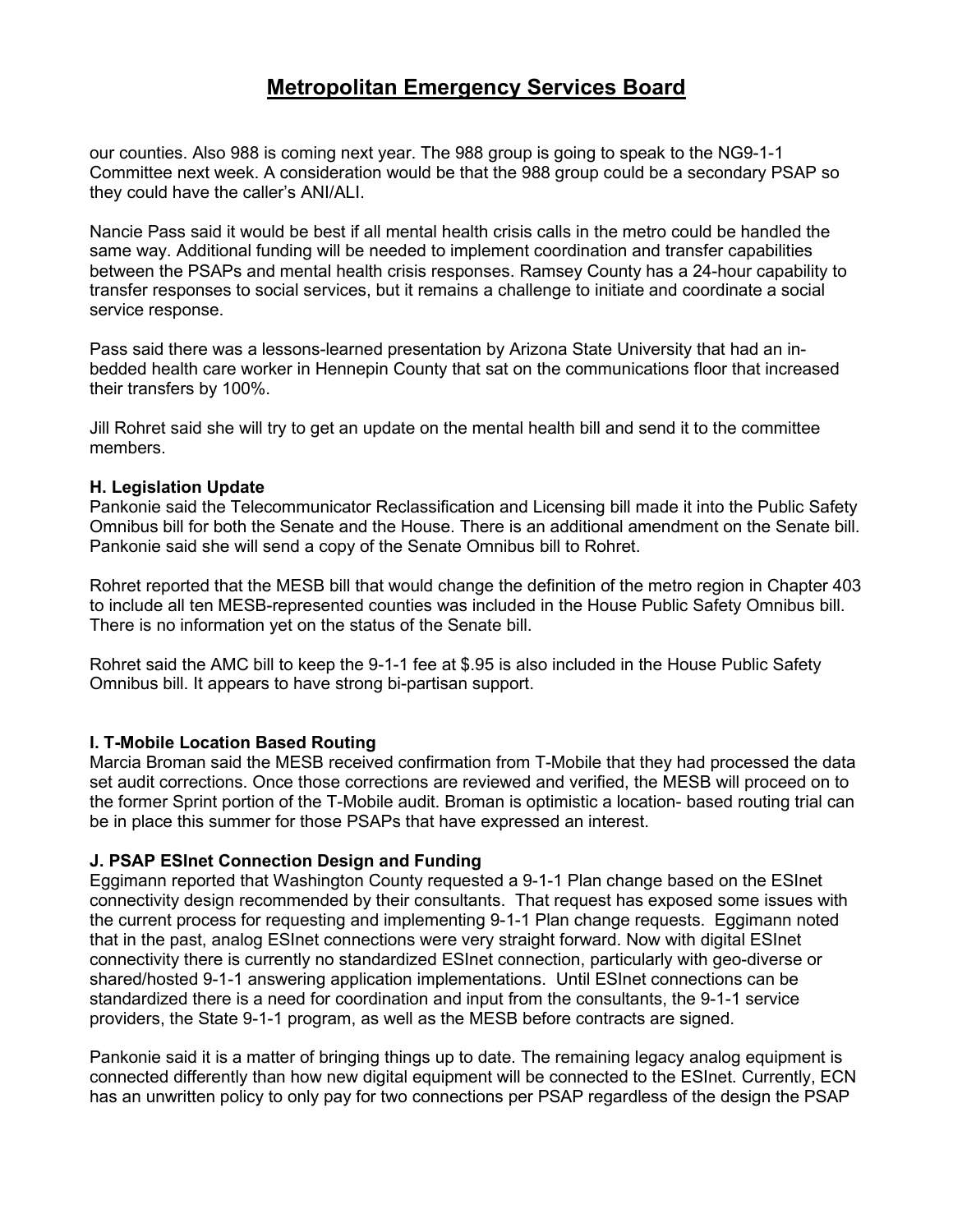chooses to adopt for their operations. Pankonie does not believe limiting a PSAP that wants to implement a geo-diverse NG9-1-1 capable solution to the two ESInet connections provided by the state is no longer a technically acceptable solution. The Washington County attorney will review and draft a letter to be presented to the MESB and then on to the SECB to start dialog about creating a new standard for ESInet connectivity that meets the PSAP needs.

#### **K. Event and Exercise Communications Planning Standard Feedback**

Eggimann reported the Radio TOC has started a work group to look at the Event and Exercise Communications Planning Standard 3.17.4. They want to update the standard and would like PSAP Manager input. The work group requested that the PSAP managers provide their suggested edits and feedback to Tracey Fredrick or Eggimann. There may be a need to have a joint TOC group review.

Rohret said the standard is not just on the ARMER side. It is necessary to consider interoperability between PSAPs. Input before the next Radio TOC April 28<sup>th</sup> would be appreciated.

Pass said the standard has been sent to the RCECC staff for review.

#### **6. Reports**

#### **A. PSAP Operations Round Table Workgroup**

Morrissey said the workgroup has reviewed the metro telecommunicator training curriculum. The language in the ARMER chapter regarding some of the standards will be updated. The work group also believes some updates are needed in the technology section, particularly the partnership between Rapid SOS and "What Three Words".

#### **B. SECB NG9-1-1 Committee Report**

Pankonie said the T-CPR Recognition course offered by IAD should be approved and available this week. The people working on implementing the 9-8-8 mental health resource line will be at the next committee meeting. There will be a GIS workgroup report also at the next meeting.

#### **C. 9-1-1 Network Report (written report in the packet)**

Eggimann said the report is in the packet but highlighted that Scott and Washington counties will be the last two PSAPs in the metro area to implement text messaging as soon as they come on line with their new 9-1-1 answering applications.

Eggimann reported the 9-1-1 system ingress contract implementation is underway. Inteliquent has identified the POI locations across the state for the originating service providers to connect to for access to the NG9-1-1 core services once they are in place.

Eggimann said the MESB is continuing work with the state on RFP language for the NG9-1-1 Core Services and Egress Network contracts.

#### **D. 9-1-1 Data Report (written report in the packet)**

Broman highlighted that the wireless carriers have been mandated by the FCC to provide vertical coordinates (Z axis) in addition to the horizontal X,Y coordinates. Verizon and T-Mobile are now providing all three axis coordinates in their ALI information. Isanti Co. is testing a new ALI format that will display all three coordinates.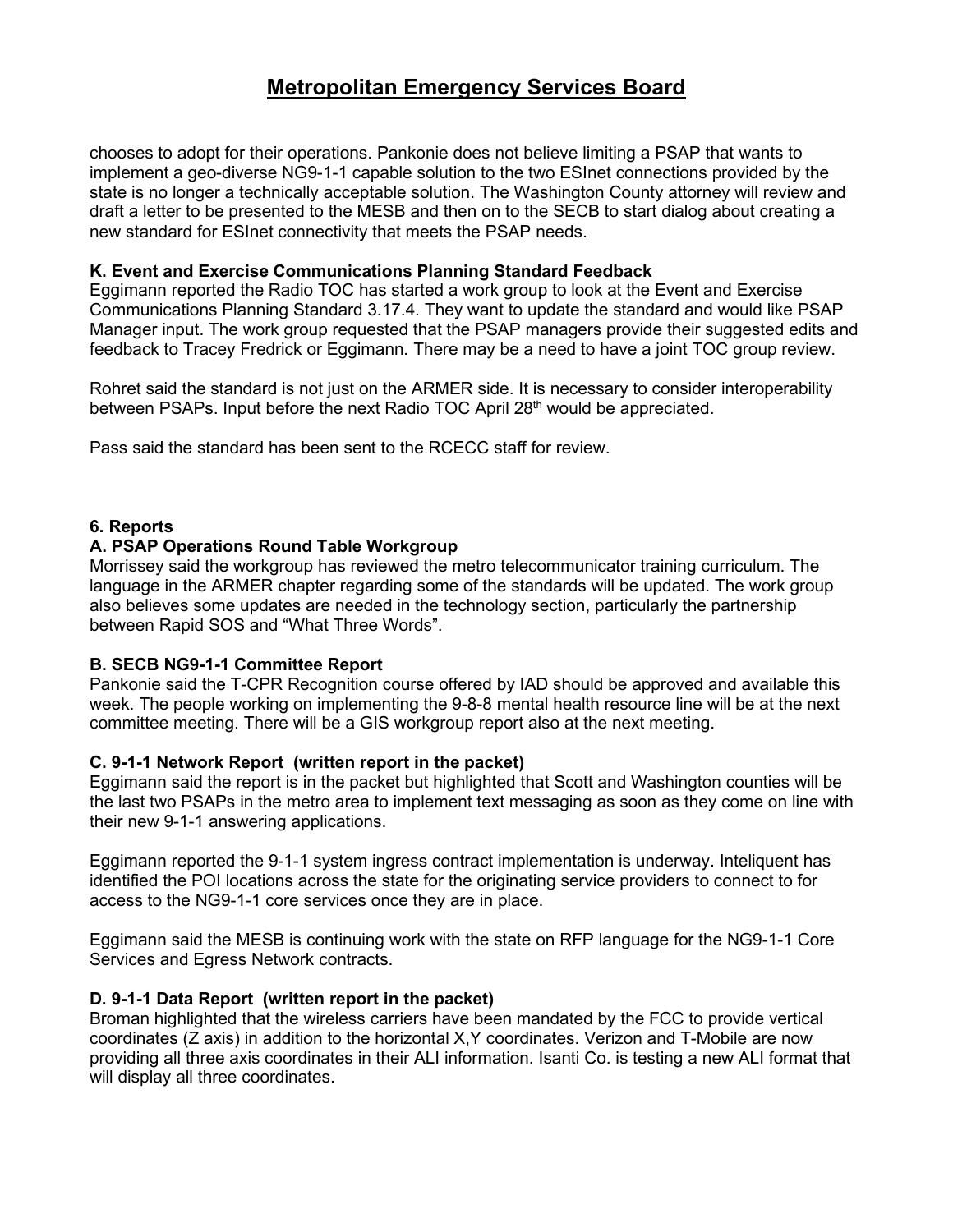Broman said the Z-coordinate data is available in the ALI run log and has been provided to Ramsey County GIS for evaluation. The GIS workgroup report will be presented to the April SECB meeting. ECN has engaged with a vendor to automate the aggregation and validation process.

#### **7. Announcements**

**Adjourn at 11:33**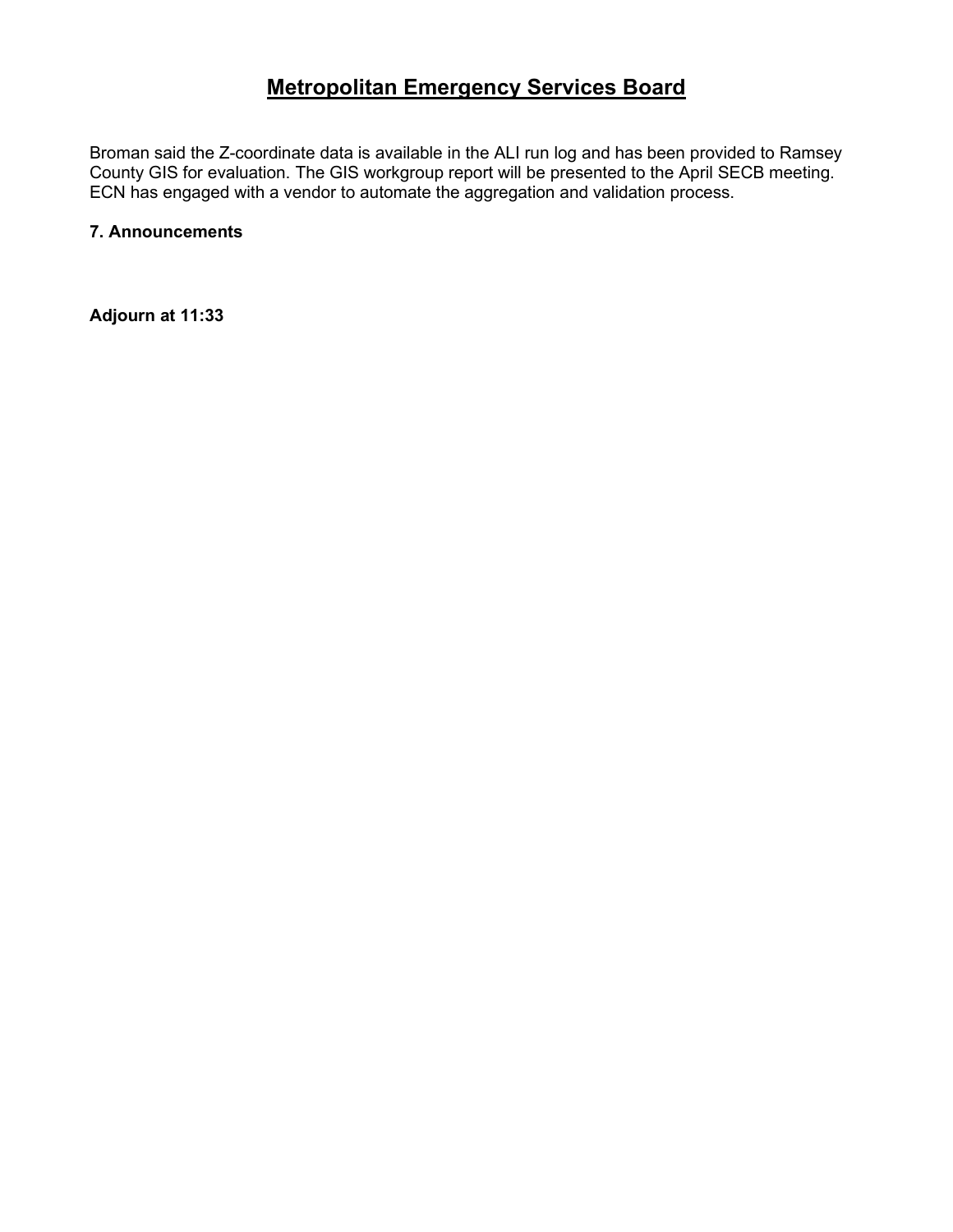

**METROPOLITAN EMERGENCY SERVICES BOARD**

**Meeting Date: May 20, 2021 Agenda Item: 4.A Appointment of Members to METCOM Encryption Workgroup Presenter: Thompson**

#### **RECOMMENDATION**

The Radio Technical Operations Committee (TOC) recommends appointing 9-1-1 TOC members/PSAP managers to a newly formed workgroup to discuss METCOM encryption.

#### **BACKGROUND**

At its April 28, 2021 meeting, the Radio TOC held a discussion about moving the METCOM talkgroup to an encrypted resource.

#### **ISSUES & CONCERNS**

During the Radio TOC meeting, there was a desire to form a workgroup to begin the work for moving METCOM to being an encrypted resource. Curt Meyer from Hennepin County will be leading this workgroup. There are a few members from the Radio TOC that will be members of this workgroup.

As discussion continued, it was determined that PSAPs will have an interest in how this work would go forward and should be involved in decision making for this resource. It is recommended that at least two or three members from the 9-1-1 TOC would also sit on this workgroup. The thought is that the group would be a bit larger, but to begin with, it will be a smaller group. As more decisions are made, other members will be brought in if entities are affected.

**FINANCIAL IMPACT**

None to the MESB.

MOTION BY: SECONDED BY: MOTION:

PASS/FAIL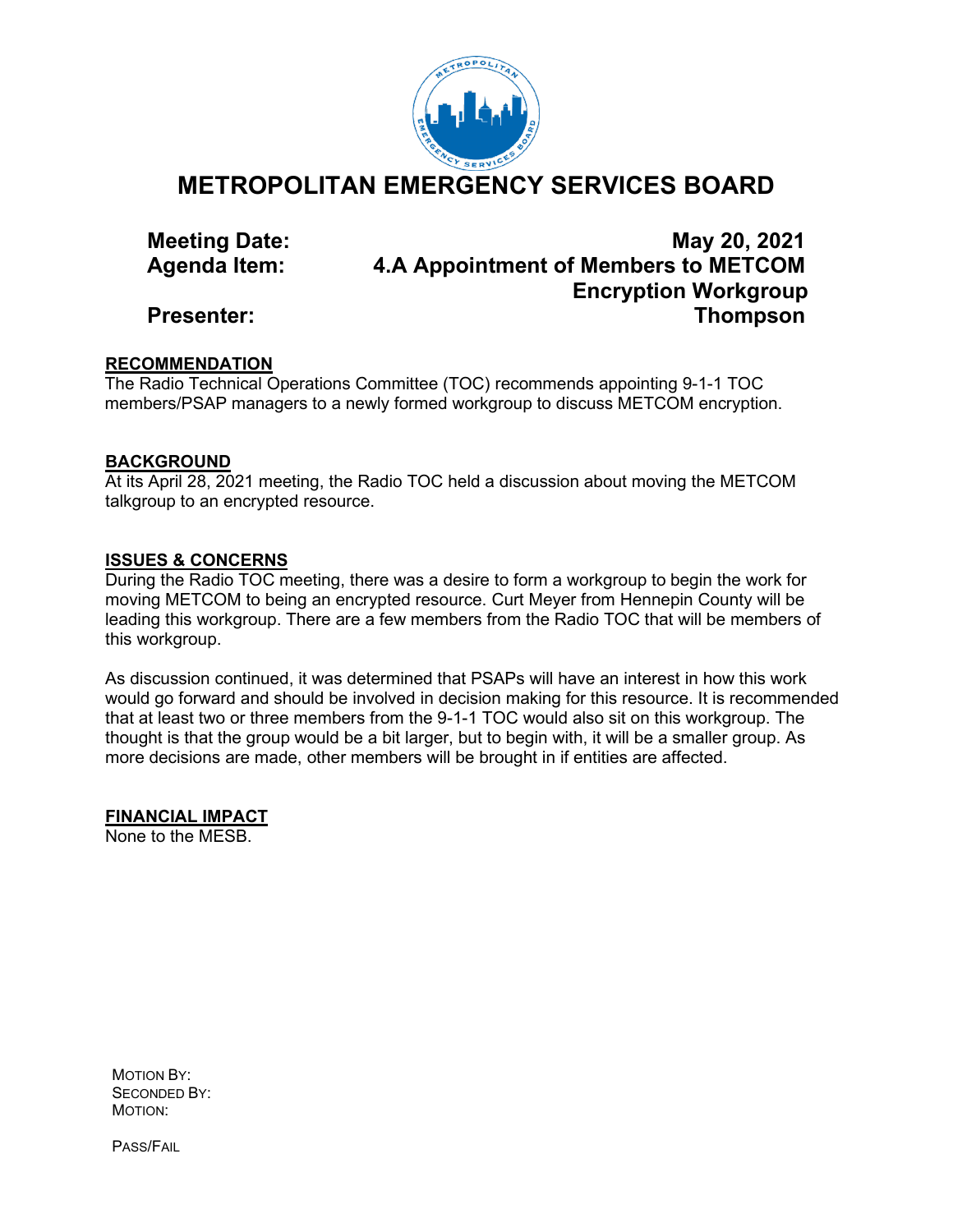

## **METROPOLITAN EMERGENCY SERVICES BOARD**

**Meeting Date: May 20, 2021 Agenda Item: 4.B Regional Emergency Communications Strategic Plan Presenter: Eggimann**

#### **RECOMMENDATION**

MESB staff recommend that the committee review and accept the strategic planning recommendations for emergency communications made by the regional strategic planning work group. Once the committee approves the regional plan, the plan would then be submitted to ECN for incorporation into ECN's statewide strategic plan.

#### **BACKGROUND**

Twenty-two representatives from emergency communications agencies across the metro area met three times in February and March to develop strategic planning priorities for inclusion in a metro region emergency communications strategic plan for the next three years. The meetings were facilitated by Judy Plante, a consultant provided by ECN. This is the third time that Judy has facilitated this type of strategic planning in the development of emergency communications strategic plans for the State of MN. The plans are a resource used in prioritizing emergency communications projects and budgeting.

**ISSUES & CONCERNS**

(none identified)

### **FINANCIAL IMPACT**

(none identified)

MOTION BY: SECONDED BY: MOTION:

PASS/FAIL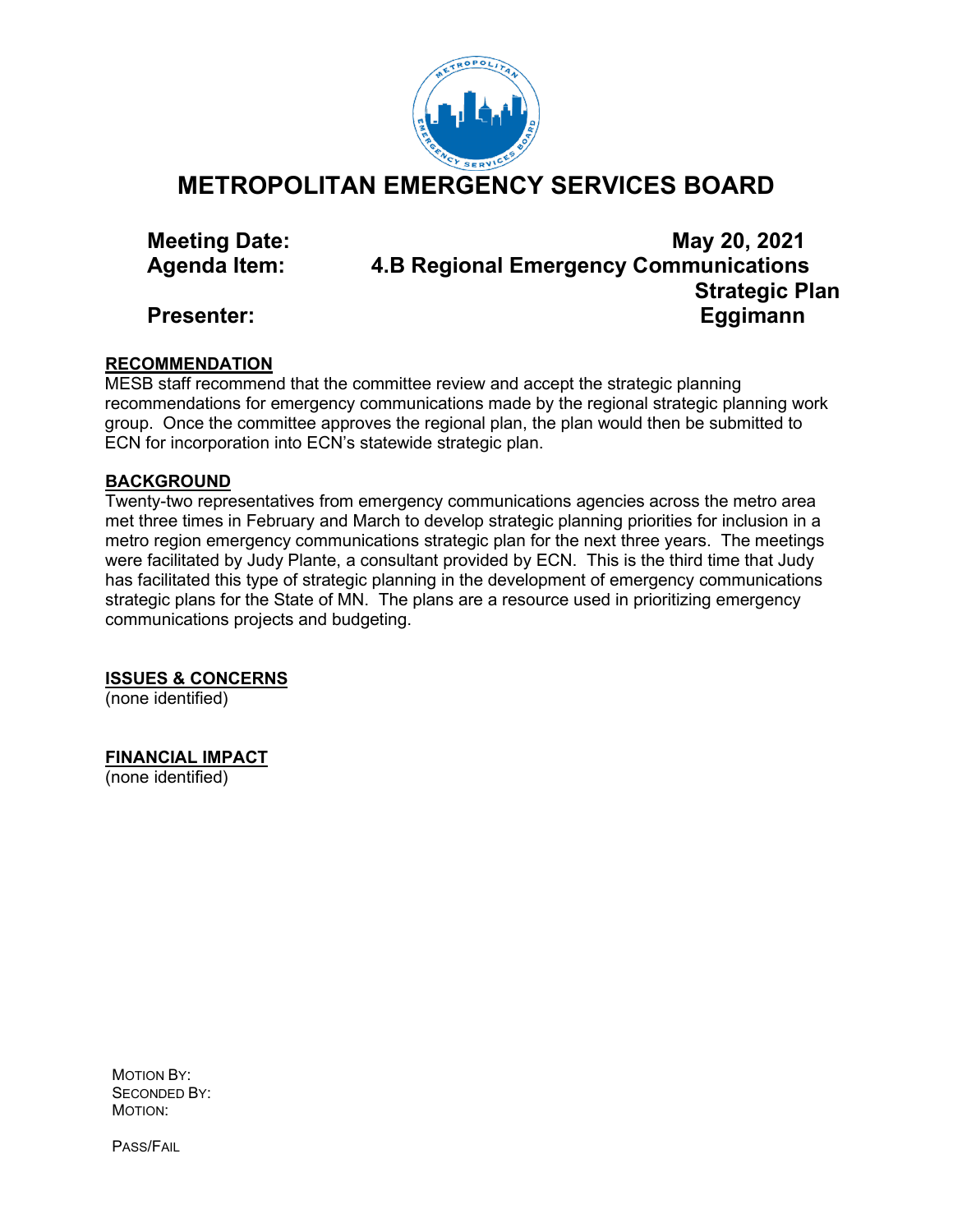| <b>METRO</b> | $3 - 8 - 21$ |
|--------------|--------------|
|              |              |

| Goal # | Goal                         | <b>Objectives</b>                                                                               | <b>Benefits</b>                                               |
|--------|------------------------------|-------------------------------------------------------------------------------------------------|---------------------------------------------------------------|
| 1      | Expanded<br>interoperability | Get CAD to CAD within region (* translation through hub/<br>$\bullet$<br>or standardized codes) | Ability to help during disasters/large<br>$\bullet$<br>events |
|        | between PSAPS                | Dedicated public safety IT network<br>$\bullet$                                                 | Faster response times                                         |
|        |                              | Regional situational awareness map<br>$\bullet$                                                 | Tactical dispatch for cross border                            |
|        |                              | Overflow routing capability<br>$\bullet$                                                        | incidents                                                     |
|        |                              | Expanded geospatial data support<br>$\bullet$                                                   | Improved safety for the responders                            |
|        | Continuity of                | Back up facility/ies<br>$\bullet$                                                               | Keeping center functioning for citizens                       |
| 2      | operations                   | Access to consoles from remote location                                                         | and responders                                                |
|        |                              | Ability to sign in from another PSAP and log in, get access<br>$\bullet$                        | Increased reliability and                                     |
|        |                              | to their PSAP data                                                                              | redundancy*/resiliency                                        |
|        |                              | Access to geospatial data regardless of location                                                | Meeting the public expectations of                            |
|        |                              | Dedicated IT network (also above in #1)<br>$\bullet$                                            | availability for 911 and emergency                            |
|        |                              | Explore ability to work from home or remotely (going to a                                       | response                                                      |
|        |                              | hub rather than a more distant PSAP)                                                            | *Primary pathway has a back up                                |
|        |                              |                                                                                                 | *Having planned back ups for open                             |
|        |                              |                                                                                                 | positions, retirements, illness, absences.                    |
|        |                              |                                                                                                 | Coverage.                                                     |
|        |                              |                                                                                                 | *redundancy leads to resiliency                               |
|        |                              |                                                                                                 | Fail safe                                                     |
|        |                              | Look at TDMA for increased local site capacity<br>$\bullet$                                     | Responder and Officer safety                                  |
| 3      | Continue to invest,          | Standardize/look ahead to AES encryption - get ready for<br>$\bullet$                           | Reliable communication<br>$\bullet$                           |
|        | upgrade, and                 | it                                                                                              | Lifeline to public safety responders                          |
|        | expand the ARMER             | LTE push to talk<br>$\bullet$                                                                   | Better safety for the public - when                           |
|        | system                       | Stabilize the funding (FCC 911 fee diversion impact) -<br>$\bullet$                             | responders can communicate more                               |
|        |                              | several million per year                                                                        | effectively and clearly                                       |
|        |                              |                                                                                                 | Built this and honor that investment                          |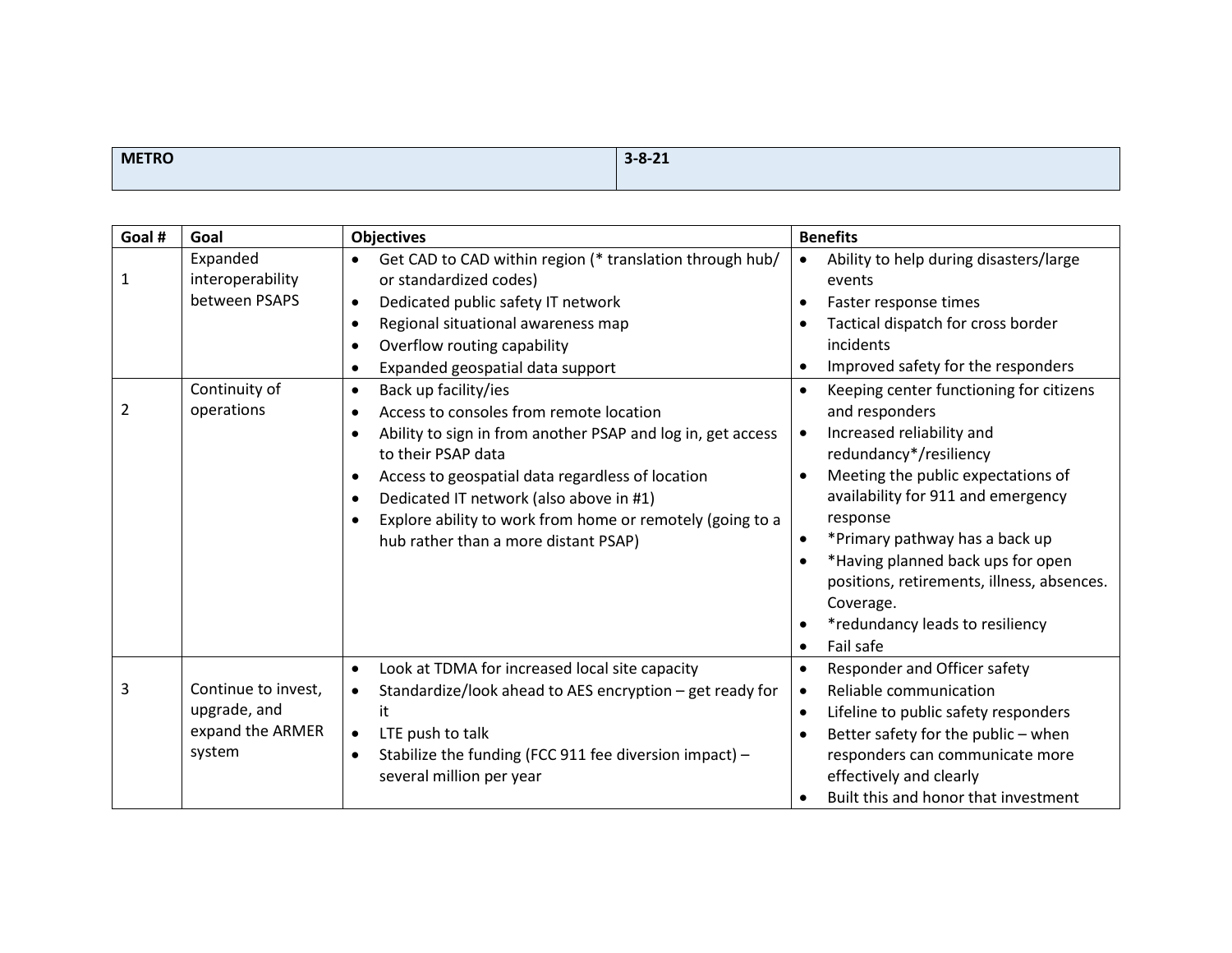| 4 | Funding - stable,<br>planned, and<br>sufficient     | Documenting GIS related business needs and determining<br>$\bullet$<br>true costs - data development, maintenance, and<br>implementation. (We produce the data to meet many focuses, of which<br>public safety and NG911 are one; however, the data that is needed by public<br>safety and NG911 is produced in such a way that it is not ready for this need.<br>Ex: trail data built for park; might not meet public safety/911 needs. Hydrants,<br>buildings, etc.)<br>Funding plan for the ongoing maintenance and support.<br>Having elected officials work with state officials to work<br>through a proper funding agreement. Support/get our<br>lobbyist to support this funding year after year.<br>Better defining those costs. What are the hidden costs to the county?<br>Ex: ARMER agreement with MNDOT and Motorola doesn't cover everything; all<br>the other costs need to be part of this. If 911 funding is not available, how do<br>we address this need?<br>Develop a coordinated, inclusive funding plan. Grants are a<br>bonus; they are not a plan. They are an incentive to get things going but you<br>can't count on it going forward. ALSO difficult to keep funding going if<br>feds/state jump into an area. Finally, grants can't be used to supplant other<br>funding. | Coverage not based solely on population<br>(unlike cellular)<br>Known commodity<br>Successful shared partnership and<br>shared system<br>No surprises<br>$\bullet$<br>Interoperability<br>Realistic planning<br>Setting expectations<br>Set budgets<br>Gain ongoing commitments<br>Plan for ever changing technology<br>Reduces animosity regarding being<br>expected to do things without having<br>the resources to support it |
|---|-----------------------------------------------------|-------------------------------------------------------------------------------------------------------------------------------------------------------------------------------------------------------------------------------------------------------------------------------------------------------------------------------------------------------------------------------------------------------------------------------------------------------------------------------------------------------------------------------------------------------------------------------------------------------------------------------------------------------------------------------------------------------------------------------------------------------------------------------------------------------------------------------------------------------------------------------------------------------------------------------------------------------------------------------------------------------------------------------------------------------------------------------------------------------------------------------------------------------------------------------------------------------------------------------------------------------------------------------------------------------|----------------------------------------------------------------------------------------------------------------------------------------------------------------------------------------------------------------------------------------------------------------------------------------------------------------------------------------------------------------------------------------------------------------------------------|
| 5 | Staff recruitment,<br>development, and<br>retention | Explore ability to work from home or remotely (going to a<br>$\bullet$<br>hub rather than a more distant PSAP)<br>Resiliency training; how to deal with stress, training in<br>$\bullet$<br>dealing with video/images,<br>Reclassification (way to advance career without going<br>into supervision)<br>Standardized training and certification<br>Pay scales that are competitive<br>Current for work and up to standards for the industry<br>Continuing education for seasoned employees                                                                                                                                                                                                                                                                                                                                                                                                                                                                                                                                                                                                                                                                                                                                                                                                            | Keeping knowledgeable and<br>$\bullet$<br>experienced staff<br>Staying current with technology and<br>trends<br>Better experience for the public utilizing<br>our services<br>Consistent experience when calling for<br>help<br>Improving the lives of the<br>telecommunicators                                                                                                                                                  |
| 6 |                                                     | Maintaining direct access from PSAPs to service provider                                                                                                                                                                                                                                                                                                                                                                                                                                                                                                                                                                                                                                                                                                                                                                                                                                                                                                                                                                                                                                                                                                                                                                                                                                              | Maintain a high-quality service level                                                                                                                                                                                                                                                                                                                                                                                            |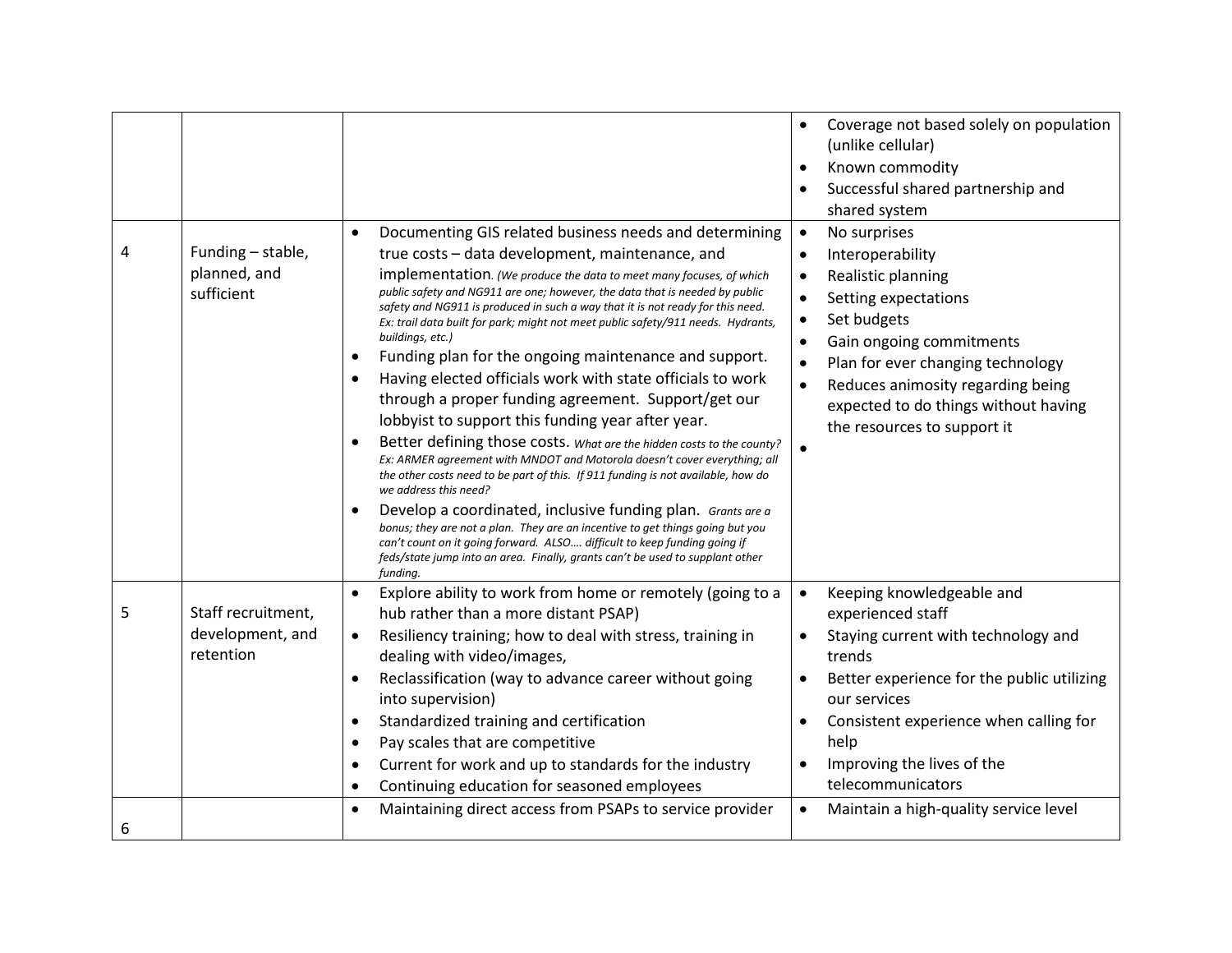|   | Successfully<br>transition to NG<br>core services                                                                                                                                                                                       | Operationalize all new data processes with the chosen<br>vendor<br>Documented transition plan with sequencing and<br>$\bullet$<br>schedule<br>Develop dispute resolution process; way to keep vendors<br>$\bullet$<br>accountable<br>Improved monitoring of all vendors and systems; data<br>analytics<br>ESInet connections to PSAPs will need to be re-homed<br>$\bullet$                                                                                                                                                                                                                                                                                                                                                                                                          | Fewer inter-PSAP transfers<br>$\bullet$<br>Shorter call processing times<br>Not paying for third party location data<br>bases<br>Gain abilities for video and other future<br>$\bullet$<br>technology support<br>Able to support the communications<br>$\bullet$<br>methods of the general public |
|---|-----------------------------------------------------------------------------------------------------------------------------------------------------------------------------------------------------------------------------------------|--------------------------------------------------------------------------------------------------------------------------------------------------------------------------------------------------------------------------------------------------------------------------------------------------------------------------------------------------------------------------------------------------------------------------------------------------------------------------------------------------------------------------------------------------------------------------------------------------------------------------------------------------------------------------------------------------------------------------------------------------------------------------------------|---------------------------------------------------------------------------------------------------------------------------------------------------------------------------------------------------------------------------------------------------------------------------------------------------|
|   |                                                                                                                                                                                                                                         | (link to dedicated IT effort).<br>Development of GIS MSAG maintenance process<br>$\bullet$<br>Improved geospatial data sharing and interoperability<br>$\bullet$<br>with neighbors outside our region                                                                                                                                                                                                                                                                                                                                                                                                                                                                                                                                                                                | Maintaining/keeping up with technology<br>$\bullet$<br>so it's not obsolete and unsupportable<br>Reduce risk of dependency on end-of-<br>life legacy infrastructure<br>$\bullet$                                                                                                                  |
| 7 | On the cutting edge<br>-research                                                                                                                                                                                                        | Elevation data research<br>$\bullet$<br>Participating in the national standard development<br>$\bullet$<br>bodies<br>Getting locally produced data into commercial map<br>services (so those uses are more accurate)                                                                                                                                                                                                                                                                                                                                                                                                                                                                                                                                                                 | Makes jobs more interesting<br>$\bullet$<br>Playing a leadership role and helping<br>drive the direction of the industry<br>Avoiding stranded investment                                                                                                                                          |
| 8 | <b>Decision makers</b><br>understand and<br>support what<br>We do This is behind<br>the scenes work; hard<br>to get attention while<br>things are running<br>smoothly.<br>Maintenance is never<br>as sexy as a new<br>road/opening/etc. | Build regional relationships; find a Commissioner who is<br>$\bullet$<br>engaged. Find a space for engagement/smart ways to<br>build relationships across the counties.<br>Regional workshops: regional conversations - better<br>$\bullet$<br>understanding about region wide issues.<br>$\bullet$<br>Public education - what we do and our role in public<br>safety<br>Identifying the policy issues with some of these projects<br>and bring decision makers into those discussions<br>Perspective in the 911 community that we are all on the<br>$\bullet$<br>same team - but that has kept decision makers out of the<br>conversation on issues<br>Within individual jurisdictions, reach out to decision<br>makers to visit the centers, help build understanding.<br>Updates. | Improved governance<br>$\bullet$<br>Getting the resources/funding needed<br>to do the job<br>Improved legislative support<br>Staff will perform better if<br>recognized/know they are important<br>$\bullet$                                                                                      |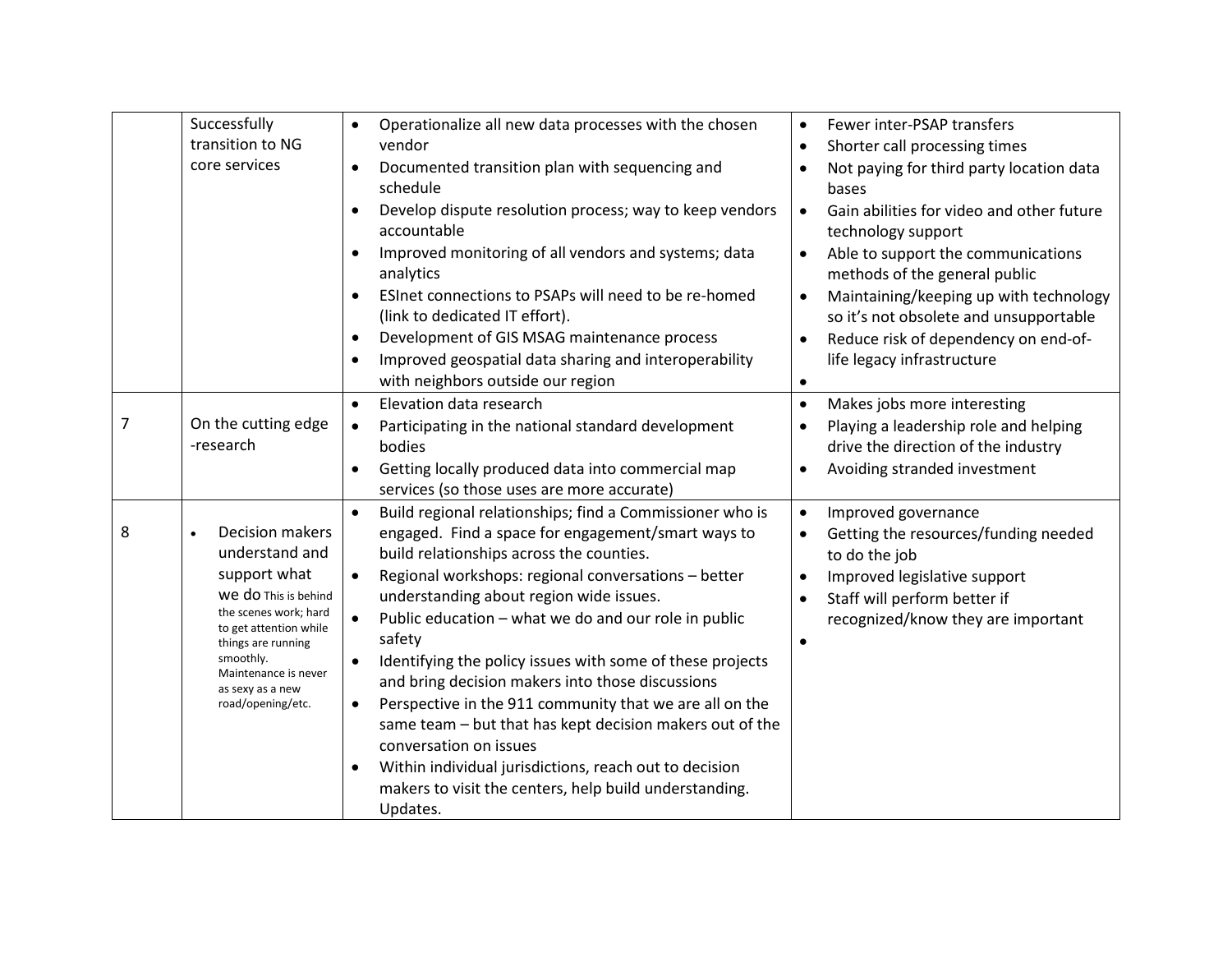| Reeducate / inform newly elected.                      |  |
|--------------------------------------------------------|--|
| Leverage the SECB board -                              |  |
| Get a better connection to local legislative officials |  |
| directly from region (without a lobbying organization, |  |
| how to make these connections)                         |  |
| Outreach from the region                               |  |
| Get active legislative effort on state APCO/NENA       |  |
| association                                            |  |
|                                                        |  |
|                                                        |  |

#### **REGIONAL DESIRED STATE**

- **Significant ARMER presence**
- **Significant ARMER presence across the state; add-ons for administrative, investigative**
- **Under ARMER – looking at TDMA – increases local site capacity**
- **More encryption being used to protect communications**
- **LTE push to talk – more of a presence**
- **Dedicated public safety IT network that will handle 911 call traffic, CAD to CAD communications**
- **Any telecommunicator from any PSAP could sit down at a workstation in another PSAP, call in with their credentials, access their calls, see their applications, be able to do their business. Any PSAP asset would become part of continuity of operations planning for any other PSAP.**
- **As a way of getting there, shared purchasing of programs or software for continuity of operations aspects**
- **Regional backup center; shared facility; could house training potentially and be used by anyone.**
- **GIS: submit regional address point data to ESRI community maps for verifying addresses**
- **Leverage existing GIS resources to have high availability GIS map services available**
- **Research how to utilize elevation data from 911 calls…**
- **Implement a GIS based MSAG maintenance process**
- **Regional CAD to CAD solution is in place**
- **Staff supported through options such as telework/commuter hub/cross training/ additional equipment for surge/**
- **Joint purchasing of radio consoles across region; remote hub to log into for backup; bridge across 911 and radio.**
- **Remote accessibility to the system**
- **Want to see a real time regional map to display units and their statuses across the whole region**
- **Funding mechanisms are identified**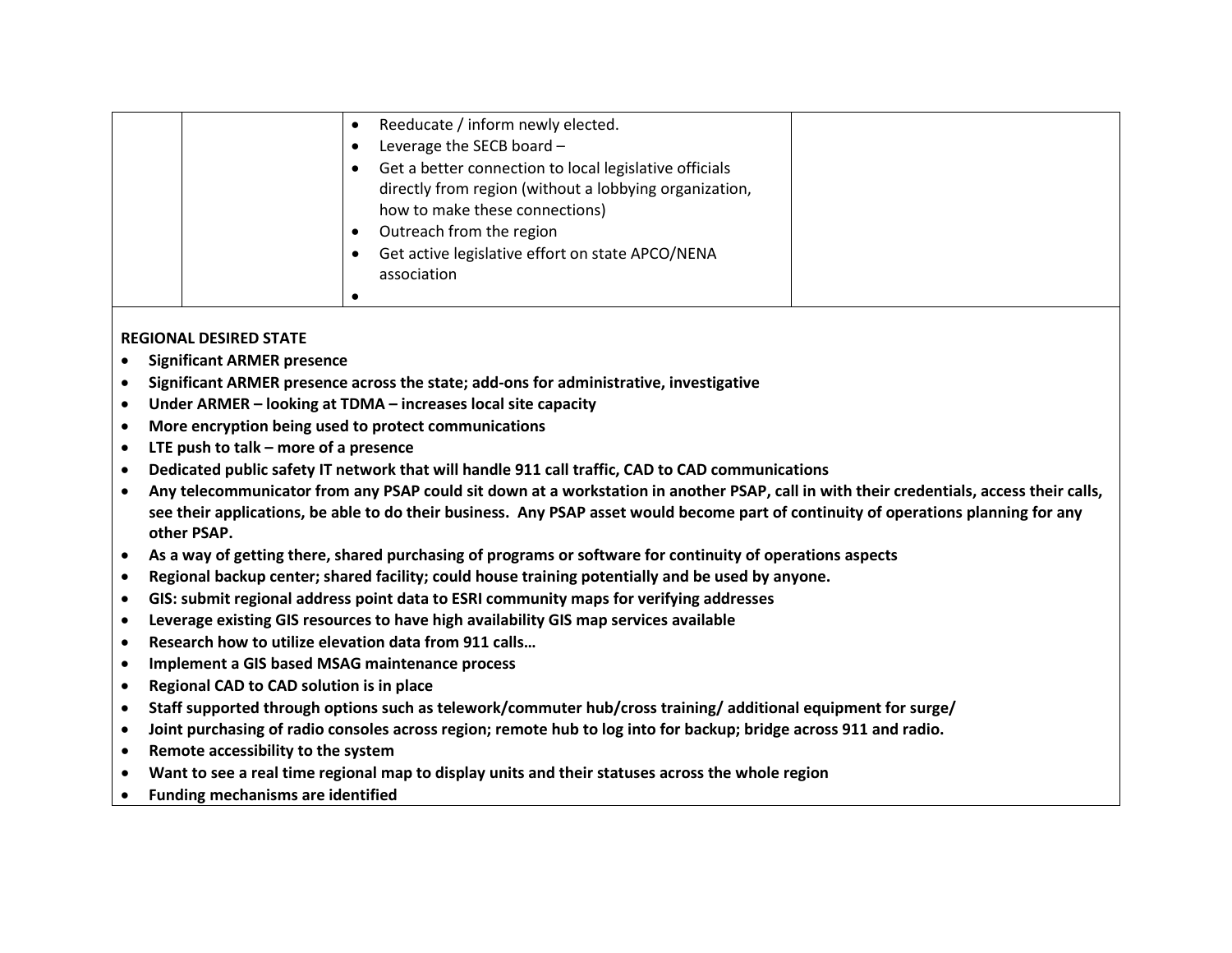#### **Metropolitan Emergency Services Board 9-1-1 Technical Operations Committee Network Report May 20, 2021**

#### **Agenda Number 6.C.**

#### **Text-to-9-1-1:**

Washington and Scott Co. are the only remaining primary PSAPs in the metro area that have not yet implemented text capabilities on their answering applications. Both PSAPs are planning to implement text messaging concurrent with their next 9-1-1 answering application upgrade. Installation work is now underway at both locations.

#### **NG9-1-1 ESInet:**

The NG9-1-1 ingress system implementation is underway. Inteliquent has identified the point of interconnect (POI) locations across the state with two legacy telephone POIs in each LATA. This will make it easier for the legacy telephone companies to connect to the 9-1-1 system and reduce network costs. Inteliquent will also have two SIP POIs for telecommunications service providers who have IPbased systems capable of delivering 9-1-1 calls to the system as SIP calls. Contract negotiations and design work with Lumen is taking place to get the Inteliquent network connected to the Lumen peering points for the current 9-1-1 system on an interim basis until the NG Core Services vendor is selected.

Additional work remains for the MESB and ECN on the RFP(s) for NG9-1-1 core services and 9-1-1 system egress connectivity between the core services and the PSAP. ECN has contracted with Federal Engineering for professional and technical services to assist in the RFP process.

The MESB continues to focus on giving our PSAPs better continuity-of-operations (COOP) options as well as enabling workload sharing for the PSAPs that are interested in working together. We want to ensure that our ESInet infrastructure can support shared/hosted and cloud-based applications and not limit the use of the ESInet to just handling 9-1-1 traffic. We are working now with ECN to consider ESInet options that would rehome our PSAP ESInet connections to redundant, diverse datacenters that can become the hubs for delivery of shared/hosted and cloud-based applications to all the metro PSAPs such as CAD, CAD-to-CAD interoperability, logging, as well as 9-1-1 answering applications.

In April 2018, NENA published a new NG9-1-1 ESInet Design document that outlines new modifications to the existing ESInets in use today. The new design focuses on increasing reliability and resiliency by incorporating multiple network service providers using different network protocols (e.g. MPLS, Ethernet, cable broadband Internet, wireless carrier broadband Internet). The MESB will continue to work with ECN to develop an implementation strategy to bring the metro area ESInet configuration into compliance with the NENA design recommendations.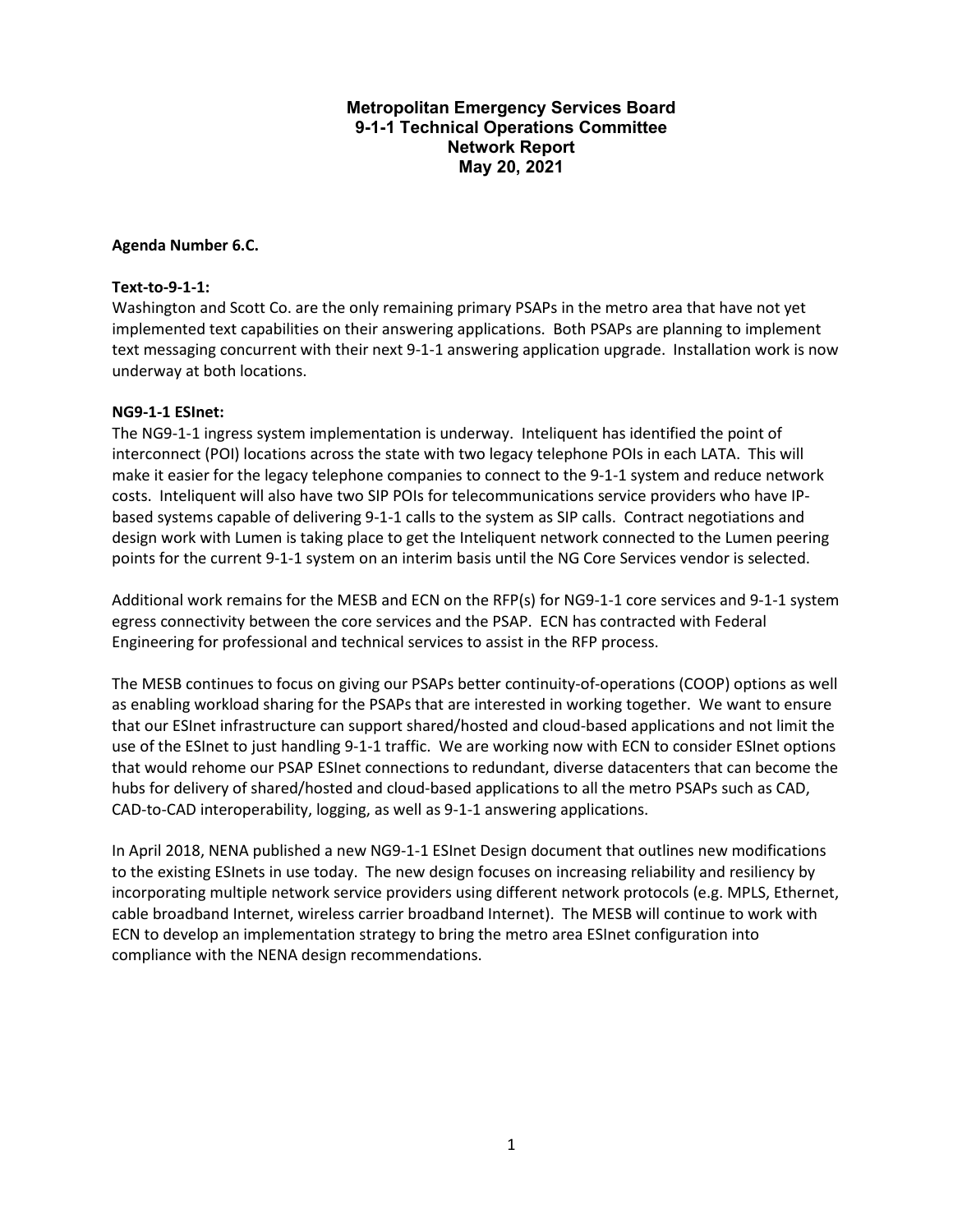#### **Metropolitan Emergency Services Board 9-1-1 Technical Operations Committee 9-1-1 Data Report May 20, 2021 Meeting**

**1. Importance of GIS for 9-1-1:** PSAP managers are strongly encouraged to continue to assist their GIS counterparts in communicating to key decisionmakers and county leadership what a **vital role GIS has to their current and future PSAP operations**. Geospatial datasets provide foundational data for PSAP CAD/mapping systems and future NG9-1-1 core services, as well as support many other non-public safety uses that are important to cities and counties.

#### **2. Regional NG9-1-1 Data QA/QC and GIS-derived MSAG activity:**

- a. **NG9-1-1 QA/QC support** has been focusing on PSAPs/Counties that have not yet made a significant stride toward GIS-derived MSAG transition and on resolution of certain data inconsistencies found through the GeoComm process.
- b. **Current GIS-derived MSAG status:** 
	- i. **Complete**: Chisago County, Dakota County, Anoka County, Eden Prairie, St Louis Park, Edina, Bloomington, Ramsey County, Isanti County
	- ii. **In preparation stage at MESB**: Carver County, Hennepin Sheriff
- c. **Proactive 9-1-1 call location audits** continue for the 10-county region once a week using ALI retrieval logs and the metro regional road centerline, address point, and MSAG data. This process has been helpful in identifying needed VoIP service provider data remediations, as well as some address point additions.

#### **3. ECN NG9-1-1 Federal Grant work:**

- a. *Metro Regional GIS-derived MSAG Processes:* MESB is working with GeoComm on the regional GIS-derived MSAG project authorized under the NG9-1-1 federal grant. MESB and GeoComm are planning the next run of the regional data through the Data Hub around the end of May. MESB is using the results of some Data Hub validations to provide vetted resolution recommendations back to the county GIS departments. MESB will begin using the GeoComm GIS-derived MSAG for limited areas.
- b. *Sherburne County:* GeoComm is actively editing Sherburne's data for NG9-1-1 readiness. The address point to road centerline synchronization has been completed.

#### 4. **Statewide GIS Data Standards:**

- a. Discussion about a **polygon standard for exchange of 9-1-1 emergency service boundaries** (PSAP, ESZ/ESN, and response agency) has been restarted at a state level.
- b. The statewide polygon standard also resurfaces statewide discussion about a domain of **normalized/standardized agency names** to be used in the GIS data. The NG9-1-1 Committee is coordinating the circulation of a list of proposed agency names to the various regions for feedback. PSAPs will be asked to review that list and confirm that all agencies they dispatch for are included and there are no significant concerns with the proposed naming that would be used in the GIS data.

#### **5. Vertical location on wireless 9-1-1 calls:**

- a. The **new ALI format that transmits z-axis information** provided by wireless carriers to the PSAP has been created and installed successfully as a beta test at the Isanti County PSAP. Lumen, Jake Jacobson, will work with any PSAP that would like to transition to the z-axis ALI format. PSAPs will want to coordinate with their PSAP CPE and CAD/mapping vendors in advance of scheduling the change because the update will change the ALI data stream format interfacing into those systems.
- b. MESB now receives daily **ALI logs reflecting z-axis information available on wireless calls** even if it is not yet being delivered to PSAPs via the new ALI format. This information can be made available to any PSAP that is interested.
- c. Ramsey County is assisting with an initial evaluation of the potential **use of 911 call z-axis data at the PSAP dispatch centers**. Vic Barnett from RCECC has joined the NENA 3D